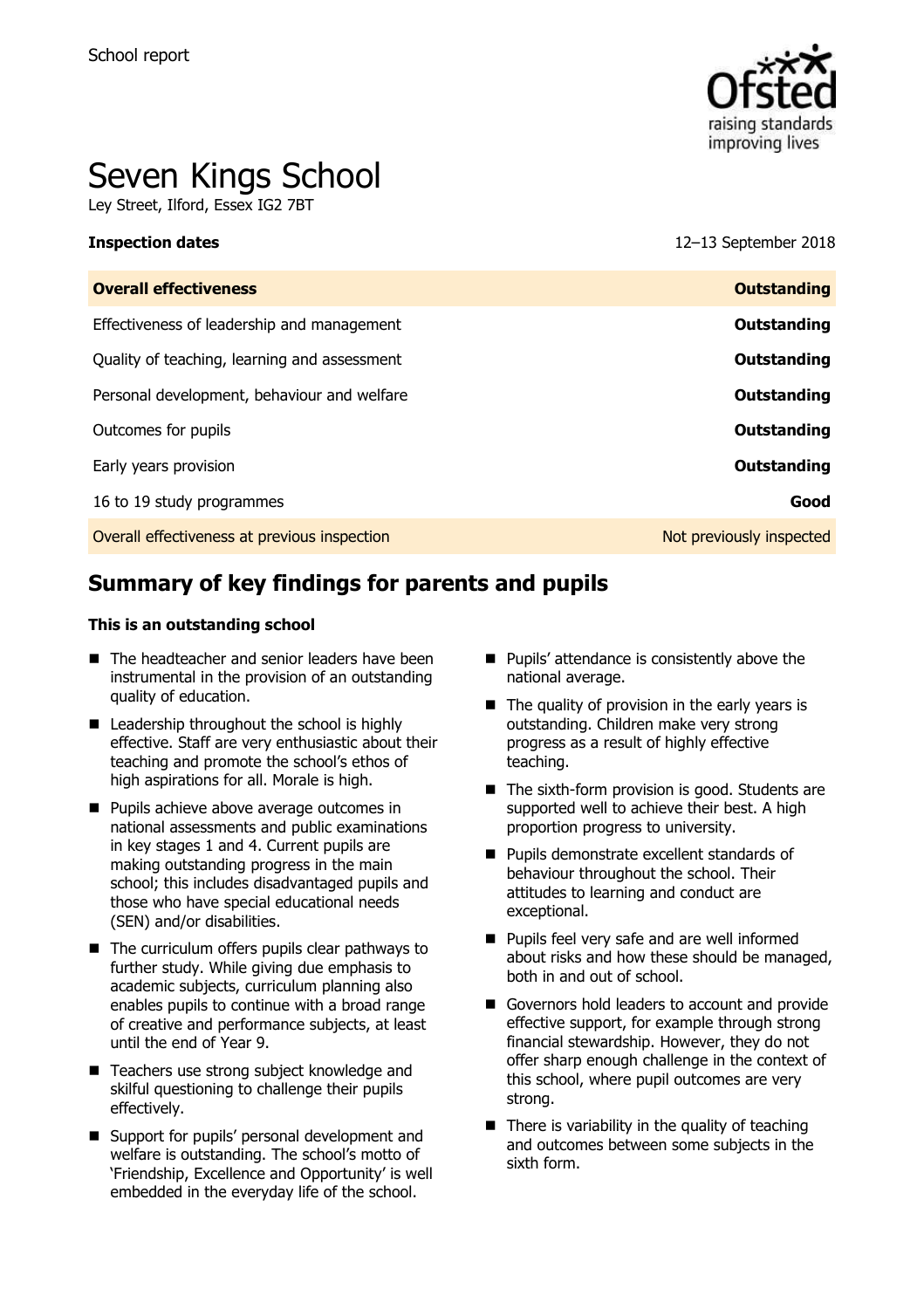

# **Full report**

### **What does the school need to do to improve further?**

- $\blacksquare$  Further improve student outcomes in the sixth form by:
	- ensuring that professional development and training reduce the variability in teaching, learning and assessment between some subjects.
- **Ensure that governors offer sharper challenge to school leaders by using information** about pupils' achievement across the curriculum more effectively.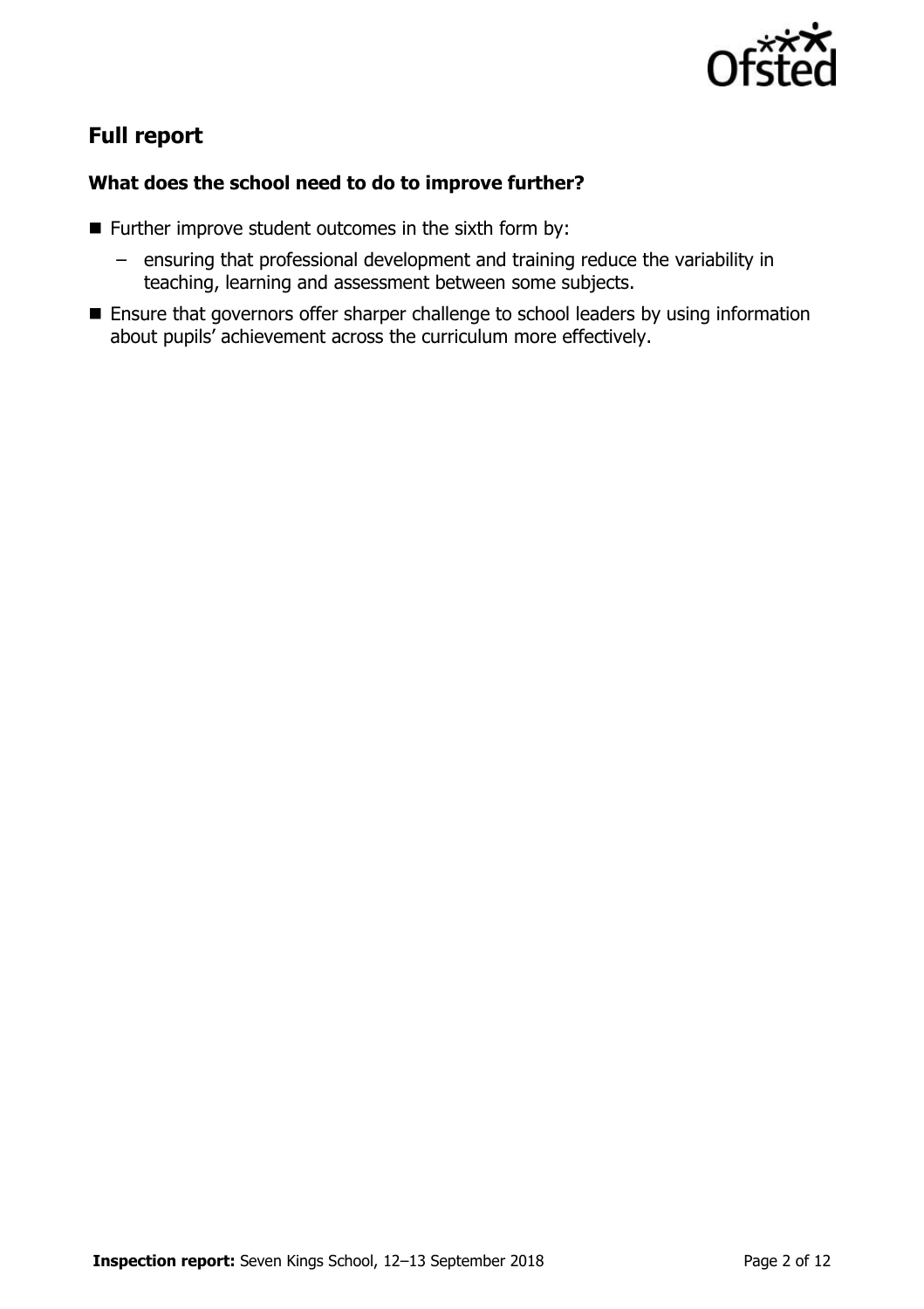

# **Inspection judgements**

#### **Effectiveness of leadership and management Cultum Outstanding**

- Leaders leave no stone unturned in their drive to improve the outcomes and well-being of every child in Seven Kings. Their high aspirations for all pupils and staff, coupled with an unwavering focus on sustained improvement, are at the heart of the school's success. Consequently, the quality of education provided is outstanding.
- Senior leaders are fully committed to school improvement, and work strenuously to evaluate the impact of their actions. They collaborate with learning leaders (middle leaders), who are a strong and cohesive group. Together, they drive forward the school's agenda, and standards are high as a result.
- Learning leaders are knowledgeable, talented and reflective. Their role is critical in ensuring that teaching, learning and assessment are highly effective in every subject. Leaders' deep understanding of what exceptional teaching looks like underpins the successful coaching programme across the school.
- The school is very inclusive, and has developed a strong sense of community and collegiality to move forward together. For example, disabled pupils integrate totally into mainstream classes. As one parent said: 'The support provided for my child is second to none; I couldn't ask for more.'
- Leaders make excellent use of a range of professional development opportunities to improve the quality of teaching continuously. Training for teachers is targeted to individual need and is of a high quality. This leads to outstanding outcomes for pupils. Newly qualified teachers feel well supported and cared for.
- The curriculum is highly effective in supporting the academic and personal development of pupils. Year 7 pupils, for instance, follow a scholarship programme that provides a sharp focus on developing subject-specific skills. The subject curriculum is enriched and extended through a wide variety of clubs, visits and other activities.
- Leaders review the curriculum annually to ensure that it is appropriate to the needs and aspirations of each cohort. Pupils have many options, and staff guide them carefully to ensure that they aim high. As a result, a much higher proportion of pupils take the English Baccalaureate subjects than nationally.
- Leaders use additional funding very effectively for disadvantaged pupils and those in Year 7 who need extra help to catch up with others. The impact of this funding is shown in the outstanding outcomes achieved by disadvantaged pupils. Year 7 pupils who join the school with low starting points are provided with targeted support to improve their reading. As a result, they make strong progress in developing their literacy skills across the curriculum.
- The primary sports funding has been used well to boost participation rates in a wide range of sports and improve the teaching of physical education.

### **Governance of the school**

Governors have a wide range of skills. They know the school well, are ambitious for its future and are clear about its strengths and areas for development. They understand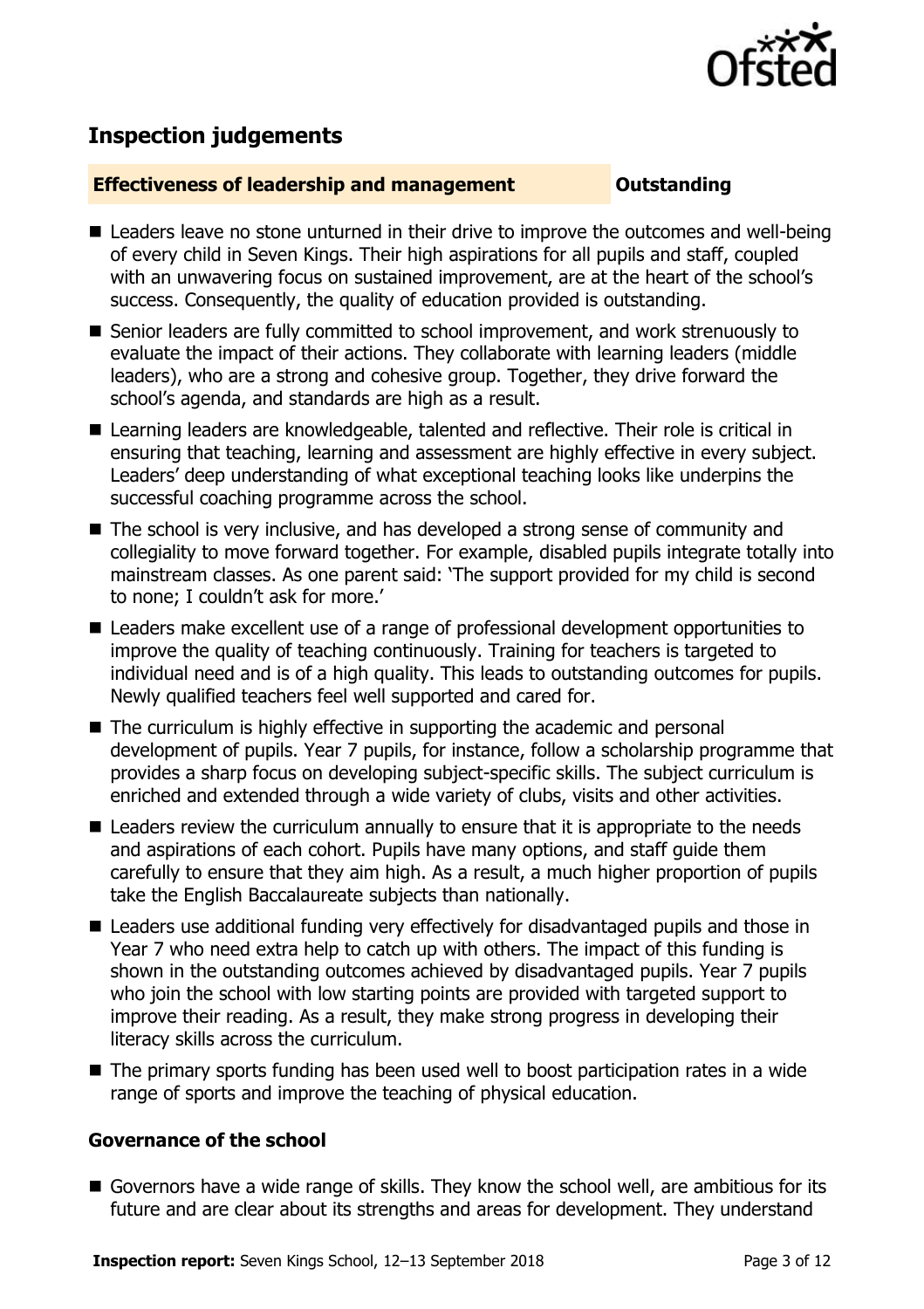

the school and the needs of those who live locally. They are proud of how the school serves its local community.

- Governors have skilfully managed the process of the school's transition from a secondary to an all-through school. Governors' strong financial management skills support leaders when making difficult decisions about the allocation of resources.
- Governors receive detailed information from senior leaders about the use of additional funding and have effective systems in place to monitor how well these funds are spent.
- Governors monitor pupils' achievement and ask pertinent questions about pupils' progress. However, governors do not offer sharp challenge to leaders in the context of a school where most pupils are achieving extremely well. They do not undertake detailed scrutiny of pupils' achievement across the curriculum, including in the sixth form, or frame deeper questions.

### **Safeguarding**

- Arrangements for safeguarding are very effective.
- Safeguarding is a high priority in the school, and leaders are extremely knowledgeable and committed about ensuring that pupils are protected.
- Training for staff is comprehensive and constantly updated. For example, staff have used their training about local gangs and honour-based violence to keep vigilant and report any concerns to the designated officers. Record-keeping is thorough and methodical.
- Leaders liaise effectively with outside agencies and are relentless in their pursuit of help for pupils who need it. Pastoral staff are greatly valued by pupils, who know they will help them if they are in difficulty.
- There is a designated governor who oversees the school's systems and processes for safeguarding pupils. Governors also receive training to fulfil their role, such as in the 'Prevent' duty and safer recruitment training. All members of the governing body understand their responsibilities for safeguarding pupils.
- **Pupils told inspectors that they feel safe in school, and they understand what to do if** they have any concerns. All parents and staff who completed the questionnaires confirm that the school is a safe place.

### **Quality of teaching, learning and assessment Outstanding**

- Teachers have excellent opportunities for professional development, for example through engaging with the school's very successful 'pedagogy for progress' programme. Consequently, teachers at different stages of their career become more effective practitioners, constantly reflecting on how to be even better.
- Teachers have high expectations of pupils' work and behaviour. This is matched by their excellent understanding of how learning is sequenced in different subjects. Inspectors saw very effective examples of teachers using their strong subject knowledge to embed subject-specific terminology and key ideas.
- Teachers' skilful questioning probes and deepens pupils' understanding and leads to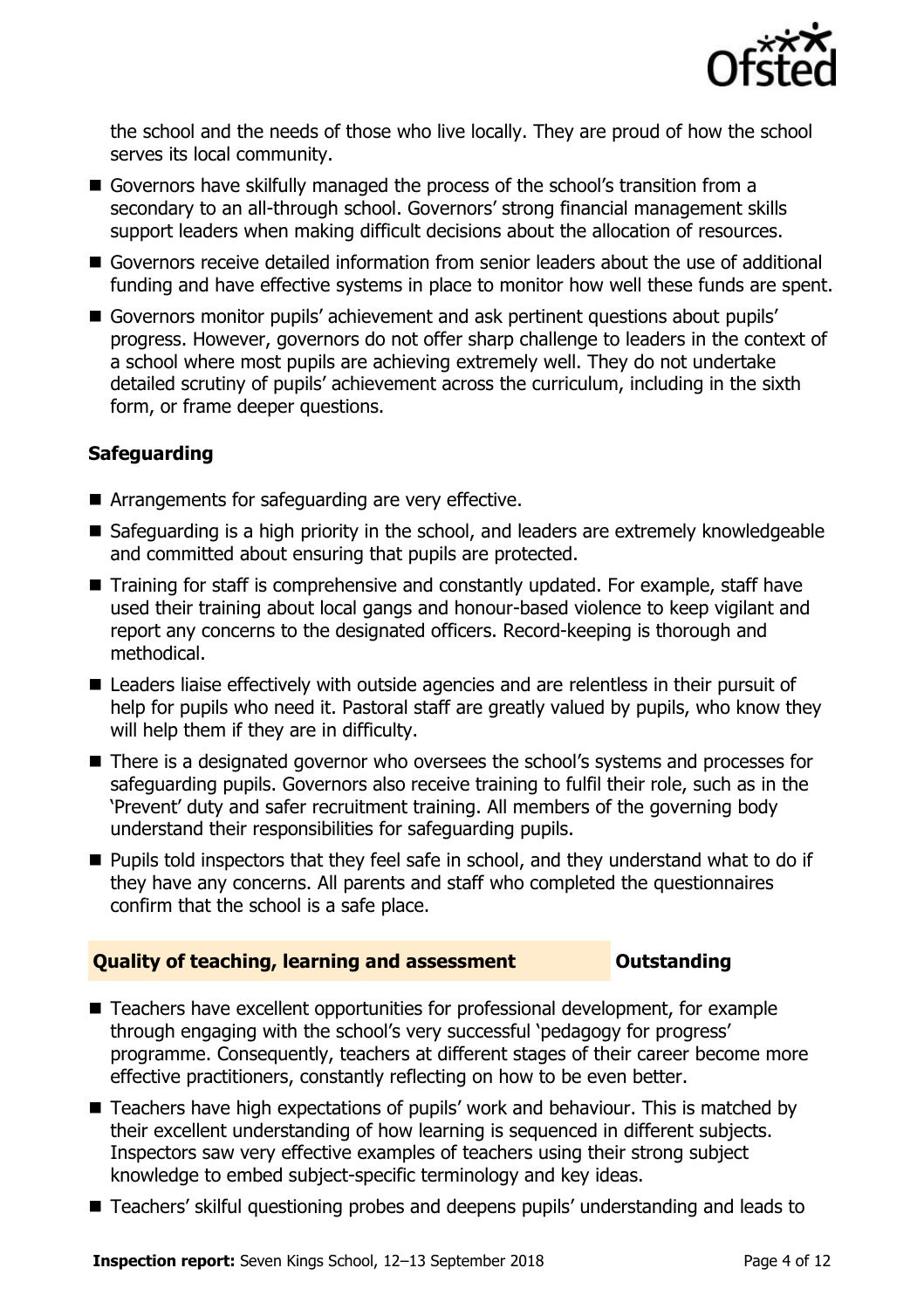

very strong progress. This is evident across the curriculum, with particularly strong practice in English, mathematics, art, history, music and physical education. Highly effective teaching is complemented by the use of homework to embed pupils' knowledge.

- The school's assessment system has been carefully constructed, and is well understood by staff, pupils, parents and carers. Pupils could confidently tell inspectors if they were meeting the expected standard and what they needed to do to improve their work. As a result, pupils in all year groups make sustained progress.
- Teachers use assessment information very effectively to plan lessons with precision, in order to meet the needs of all pupils, including the most able and those who have SEN and/or disabilities. As a result, over time, these pupils make consistently strong progress.
- The school's focus on developing literacy skills helps pupils to make strong progress, including for those at the early stages of learning English. Pupils are given opportunities in many subjects, such as English, history, science and geography, to write at length. Spellings are routinely corrected, and pupils reflect on their learning and redraft work to improve it. As a result, pupils' confidence and ability to produce high-quality written work has improved significantly.
- Teaching assistants, many of whom work with pupils with disabilities, know their pupils well and are effective in supporting, encouraging and challenging them to do their best. As a result, pupils who receive this additional help make strong progress from their starting points.
- In the primary school, scrutiny of pupils' work and evidence from the learning walks undertaken showed that, over time, pupils develop their thinking and reasoning skills very effectively across the curriculum. As a result, in 2018, pupils' outcomes in English and mathematics by the end of Year 2 were above average.

### **Personal development, behaviour and welfare <b>COULTS** Outstanding

#### **Personal development and welfare**

- The school's work to promote pupils' personal development and welfare is outstanding.
- Pupils have an excellent understanding of the school's motto, 'Friendship, Excellence and Opportunity'. Many pupils spoke with excitement to inspectors about the rich opportunities they get to explore British culture and institutions through visits to theatres, museums and art galleries. These visits make a very strong contribution to pupils' understanding of British values.
- **Pupils have a very well-developed understanding of how to keep themselves safe.** Older pupils have a good understanding of the dangers posed by local gangs and knife crime. The school addresses these issues very effectively through its curriculum. As a result, pupils are well-informed and have the confidence to take appropriate action to minimise the risk to their own and others' safety.
- Pupils benefit greatly from a wide range of provision for their spiritual, moral, social and cultural development. In lessons, pupils reflect on the awe and wonder of the world around them. This provision, together with the strong relationships between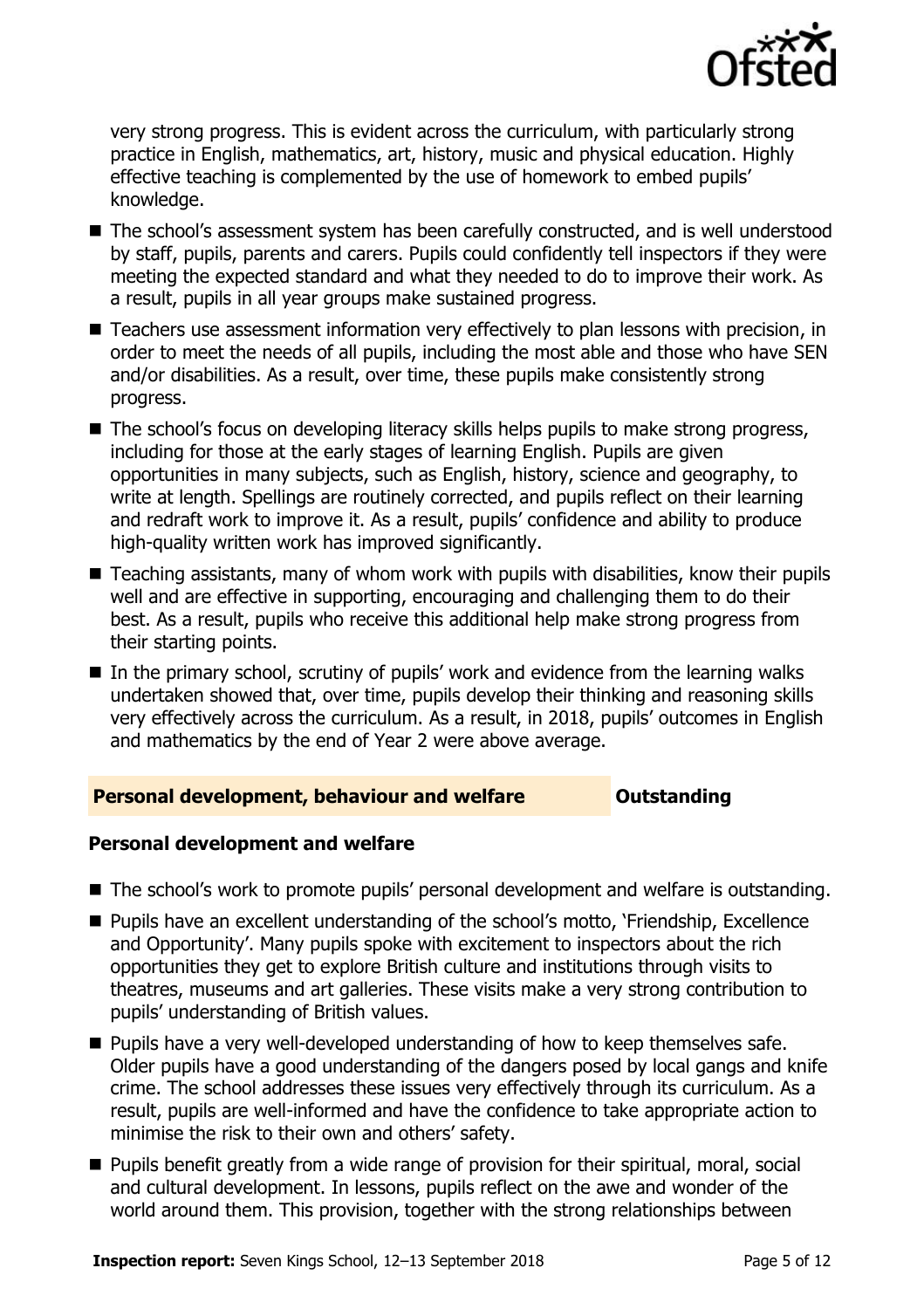

pupils and staff, contributes to an exceptional environment in which all pupils thrive.

- Careers education and guidance are a strength of the school and are very well led and managed. Leaders have devised a detailed programme to broaden pupils' horizons. For example, pupils visit universities and have talks from outside speakers who share their experiences of life beyond school. Leaders take particular care to ensure that vulnerable pupils are guided onto the right post-16 courses. As a result, pupils are very well prepared for their future pathways.
- **Pupils who attend provision off-site are monitored closely to make sure that they are** attending, achieving well and are safe. School staff liaise regularly with staff at the alternative provisions.

#### **Behaviour**

- Pupils' behaviour is outstanding. Pupils have an admirable awareness and heightened sensitivity to the needs of others, including those who have disabilities. As a result, bullying of any type is a rare occurrence.
- In lessons, pupils are focused on their work and support each other to learn effectively. They show high levels of motivation, thereby creating the conditions for excellent learning.
- **Pupils'** conduct is exemplary. Pupils are self-aware and regulate their behaviour around the site. They are confident and relaxed with each other, and respectful and polite with adults, including visitors. Pupils have excellent manners. They are a credit to themselves and their school.
- **Pupils have an excellent understanding of the school's behaviour code and the** expectations of them. They rise to these expectations, taking great pride in their appearance, being punctual to lessons with the correct equipment, and keeping the school environment free of litter.
- **Pupils'** attendance is above the national average, and rates of persistent absence are well below the national figures. Leaders follow up pupils' absence diligently.

#### **Outcomes for pupils Outstanding**

- **Pupils' attainment in reading, writing and mathematics by the end of Year 2 is above** average. Pupils' work in key stage 1 shows that they make outstanding progress across the curriculum, whatever their starting point and ability.
- **Pupils consistently achieve above average standards in the phonics screening check at** the end of Year 1. The outcomes of this are used effectively to build on pupils' reading comprehension skills. Consequently, most pupils are fluent readers as they commence key stage 2.
- Standards by the end of key stage 4 are consistently above average. In recent years, at the end of Year 11, pupils' progress has been well above average and in the top 10% of all schools, nationally. Pupils' progress in the English Baccalaureate subjects is consistently in the top 10% of all schools, nationally.
- Disadvantaged pupils make very strong progress across the curriculum and,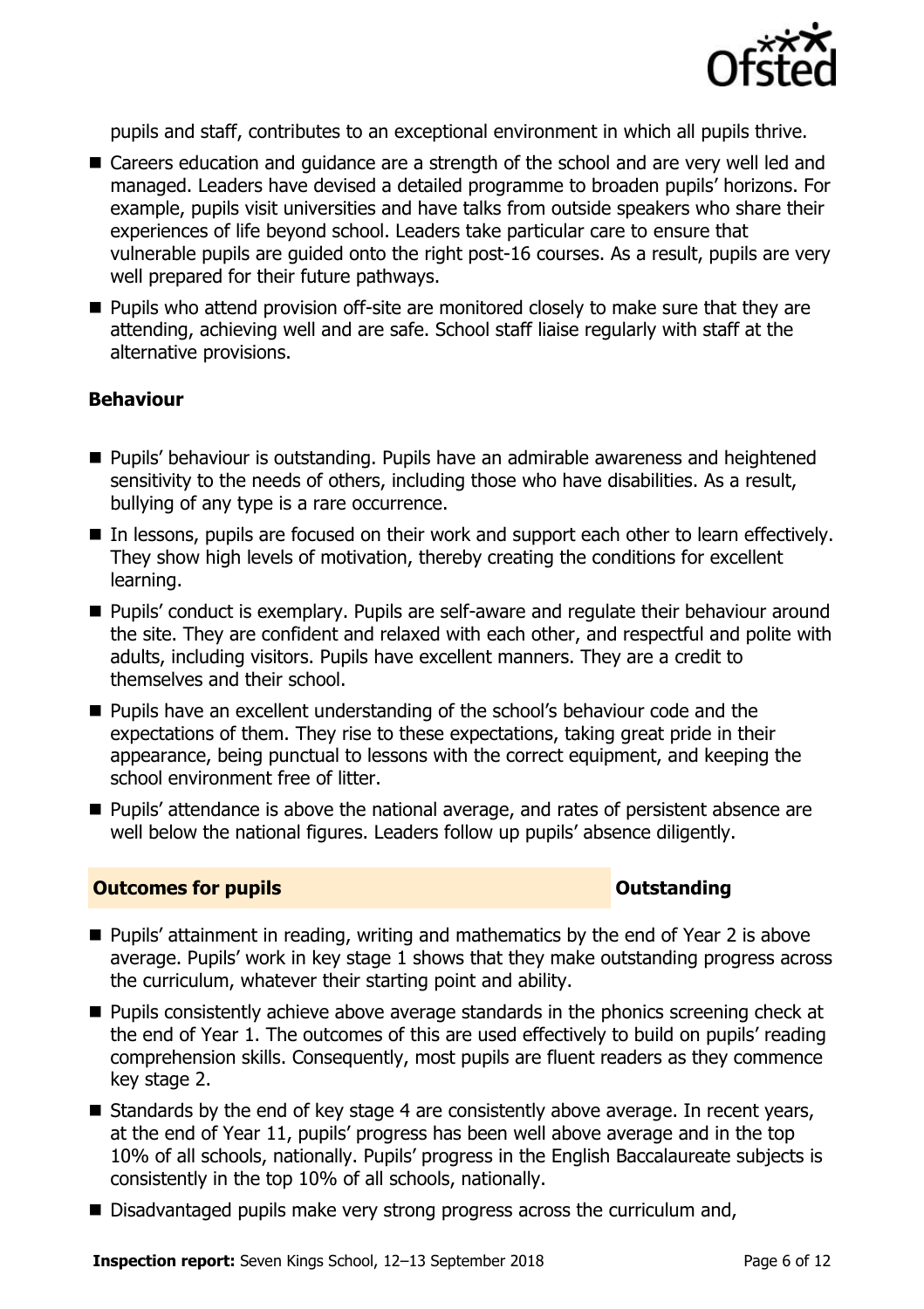

particularly, in the English Baccalaureate subjects. Leaders ensure that the progress of disadvantaged pupils continues to be a high priority for the school. This commitment is demonstrated by making sure that disadvantaged pupils have the same access to enrichment activities as others, including visits to universities.

- Support for pupils who have SEN and/or disabilities is very well planned and consistently of high quality. As a result, these pupils make excellent progress in a wide range of subjects, including English and mathematics.
- **Pupils make strong and sustained progress in English and mathematics across year** groups and ability groupings. In mathematics, for example, pupils are confident in solving a wide range of problems in real-life contexts, using their mathematical skills and knowledge. Many pupils skilfully apply their mathematical knowledge in other subjects, for instance science and geography.
- Teachers use appropriately challenging texts to develop pupils' thinking, reading and writing skills in English. High-quality activities enable pupils to enjoy and extend their understanding of language. As a result, pupils gain a deep appreciation of the power of language to persuade, explain and inform.
- **Pupils develop strong skills in analysing and evaluating information. They apply these** skills increasingly effectively in different subjects as they move up the school. As a result, they are very well prepared for the next stage of their education.
- **Pupils who study at alternative providers make good progress. They follow a curriculum** more suited to their needs.

### **Early years provision CONSTANDING TO A RESEARCH CONSTANDING TO A RESEARCH CONSTANDING TO A RESEARCH CONSTANDING TO A RESEARCH CONSTANDING TO A RESEARCH CONSTANDING TO A RESEARCH CONSTANDING TO A RESEARCH CONSTANDING TO**

- Children enter Reception with skills and attributes slightly below those expected for their age. By the time they leave the Reception Year, the proportion of children reaching a good level of development is consistently above the national average. Children make outstanding progress in the different areas of learning, including literacy and mathematics. This includes disadvantaged pupils and those who have SEN and/or disabilities.
- The teaching of phonics is very effective. Children use their phonics knowledge to help their spelling in independent writing. Children thoroughly enjoy reading and listening to stories. They develop a love of books as a result. Their learning diaries and other work show strong progress in their literacy and number learning.
- Staff have high expectations for the social and emotional development of children. Teachers provide stimulating activities that engage, challenge and interest children, including the most able. As a result, children develop their concentration on tasks and their confidence in their own abilities.
- Leaders have an excellent understanding of the strengths of the provision and its areas for further development. Leaders track children's progress very effectively. They use this information skilfully to adapt activities and focus support. Leaders have created a safe and stimulating environment in which all children thrive.
- Children have very positive attitudes to learning, and eagerly share their learning with visitors and each other. Their behaviour in and around the indoor and outdoor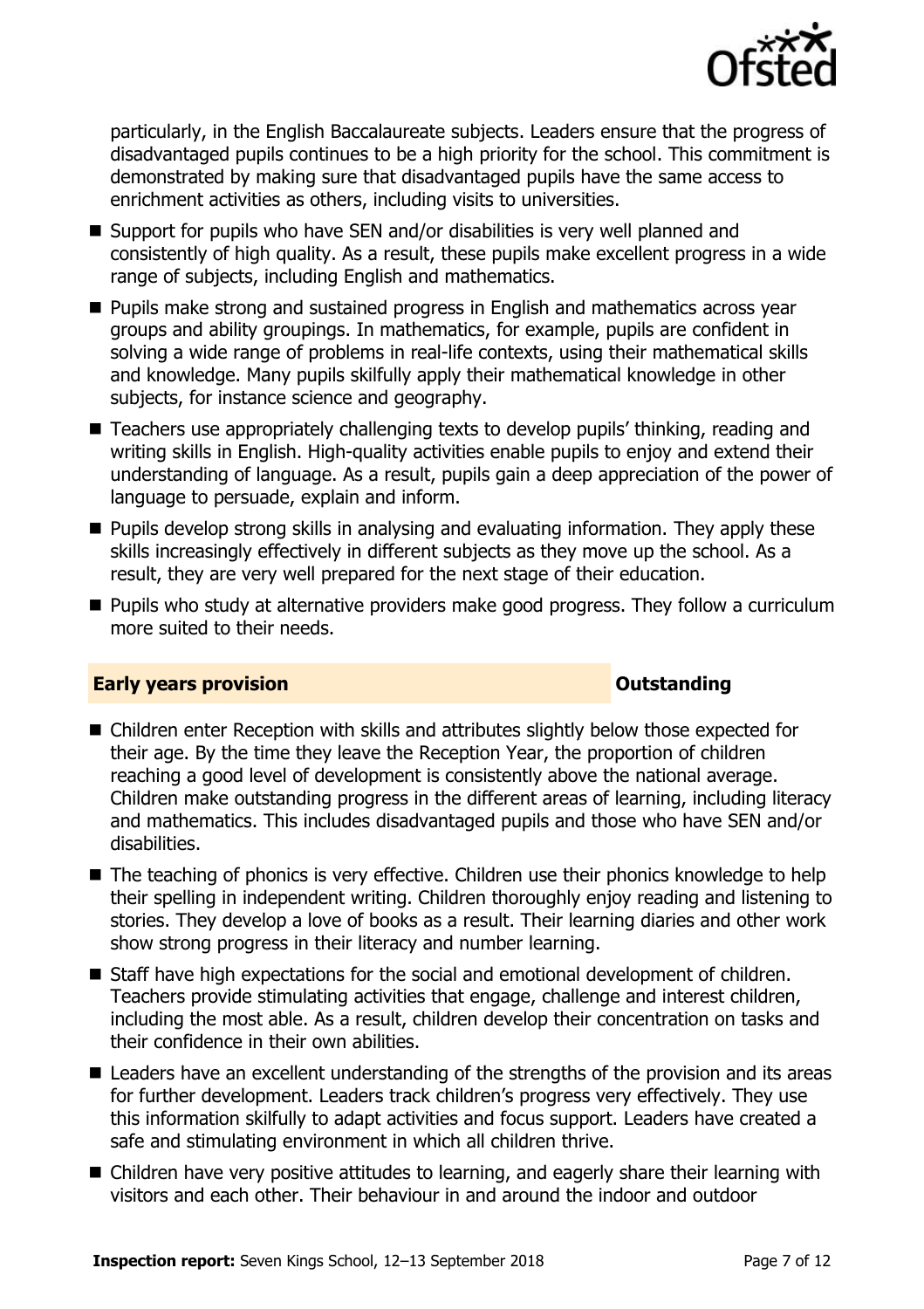

classrooms is calm and confident. They know classroom routines and the school's expectations of their behaviour exceptionally well.

- Parents contribute to the assessment of their children's learning through meetings with staff and through requests for specific information from teachers. Parents are confident that their children have an excellent start in the early years.
- The well-planned curriculum, excellent teaching and strong provision for welfare ensure that children are very well prepared for key stage 1.

#### **16 to 19 study programmes Good**

- $\blacksquare$  Leadership of the sixth form is very effective; it is having a strong impact on the quality of learning and support for students. There has been a concerted effort to improve students' progress in the A-level subjects where, historically, students have not achieved as well as at AS level. Inspection evidence shows that current A-level students make strong progress in a wide range of subjects.
- The school's motto of `Friendship, Excellence and Opportunity' applies equally well to the sixth form. As a result, there is a strong sense of community and students feel very safe. There is no bullying and sixth-form students have regular well-being sessions to update them on safeguarding issues. The enrichment programme provides a range of sporting activities and clubs to complement students' academic studies.
- Students are very positive about the education and care that they receive. Their attendance is high; they are committed to doing their best and are excellent role models for younger pupils. They said that teachers set them challenging targets, and that they value the support they receive to enable them to achieve the highest grades. They appreciate the many opportunities to take part in work experience and leadership roles in school, such as mentoring younger pupils and hearing them read.
- There is an effective transition programme for pupils joining the sixth form from within the school and outside. Students receive personalised advice and most choose the Alevel academic pathway. The very large majority of students stay on from Year 12 to Year 13.
- Students are well prepared for the next stage of their education. Almost all students continue in education, employment or training. The large majority of students progress to university each year, and a significant proportion of these secure a place at a Russell Group institution.
- The variability in the quality of teaching, learning and assessment, and, therefore, outcomes, between some subjects in the sixth form is a key area to improve further.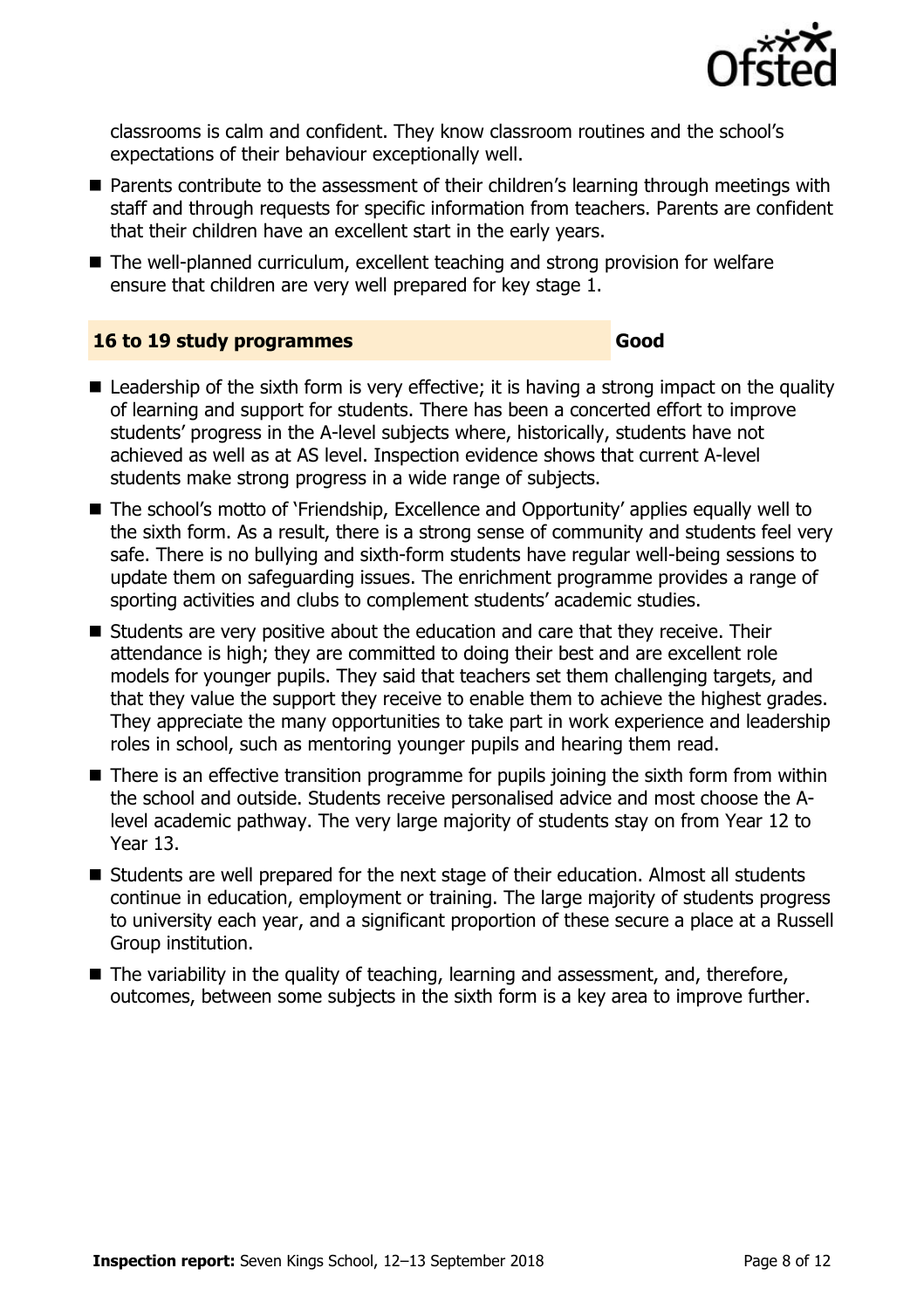

# **School details**

| Unique reference number | 102856    |
|-------------------------|-----------|
| Local authority         | Redbridge |
| Inspection number       | 10052841  |

This inspection was carried out under section 8 of the Education Act 2005. The inspection was also deemed a section 5 inspection under the same Act.

| Type of school                                           | All-through                |
|----------------------------------------------------------|----------------------------|
| School category                                          | Community                  |
| Age range of pupils                                      | 4 to 18                    |
| Gender of pupils                                         | Mixed                      |
| Gender of pupils in 16 to 19 study<br>programmes         | Mixed                      |
| Number of pupils on the school roll                      | 1,880                      |
| Of which, number on roll in 16 to 19 study<br>programmes | 517                        |
| Appropriate authority                                    | The governing body         |
| Chair                                                    | Jean Roult                 |
| <b>Headteacher</b>                                       | Jane Waters                |
| Telephone number                                         | 020 8554 8935              |
| Website                                                  | www.sevenkings.school      |
| Email address                                            | j.waters@sevenkings.school |
| Date of previous inspection                              | Not previously inspected   |

### **Information about this school**

- This is a large all-through school serving a culturally diverse community.
- The primary phase of the school commenced in September 2015 with four Reception classes. This phase of the school is expanding and currently comprises four classes in each year group up to Year 3.
- The proportion of disadvantaged pupils is broadly in line with the national average.
- The proportion of pupils who have SEN and/or disabilities is above that found nationally.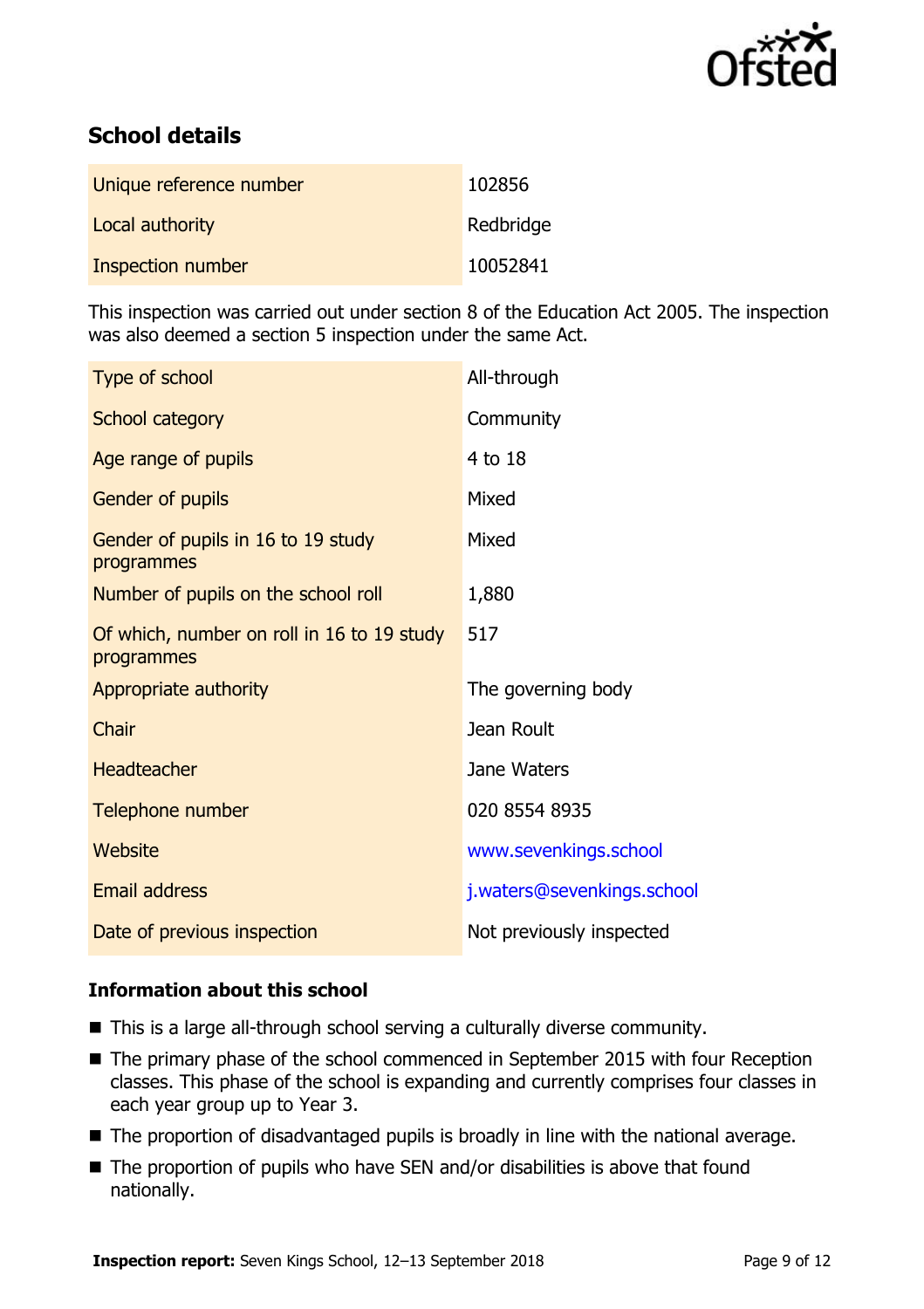

- The school is resourced for 22 pupils who have special educational needs related to physical disability, all of whom are integrated into the main school.
- Most pupils speak English as an additional language, although the proportion of pupils who are at the early stages of learning English is very small.
- A very small number of pupils attend full-time provision at alternative providers 'Elysium Healthcare' and 'Cygnet Hospital'.
- The school is a member of the Seven Kings teaching school alliance which is comprised of 22 schools. The headteacher is the director of this alliance.
- This inspection is a section 8 deemed section 5 inspection, due to the addition of a new primary phase in 2015.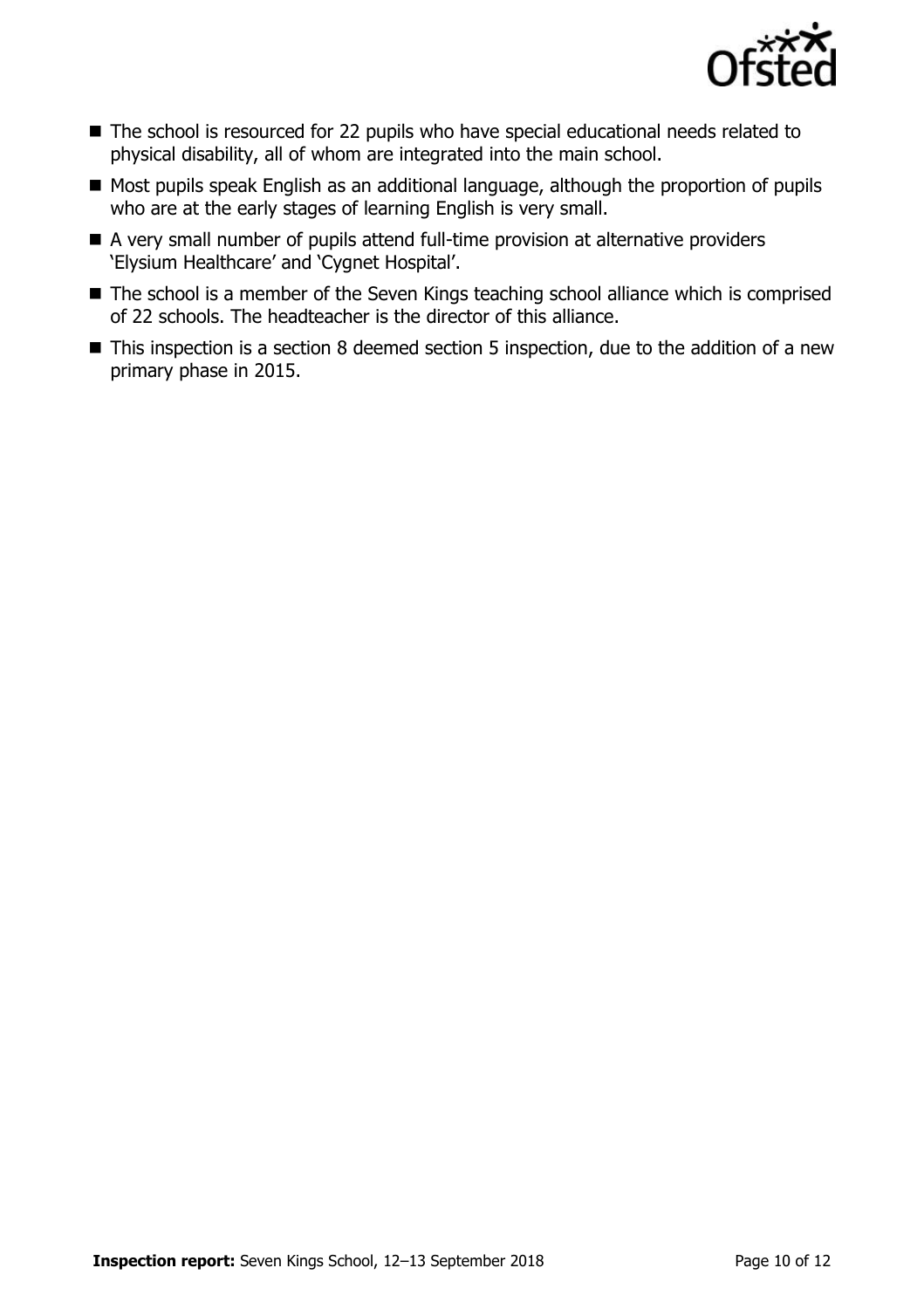

# **Information about this inspection**

- **Inspectors visited classes across all year groups and in a wide range of subjects to** observe pupils' learning and look at their work. Some of these visits were made jointly with senior leaders. Inspectors also visited an assembly and tutor periods.
- Six groups of pupils talked to inspectors about their views of the school. Inspectors talked with pupils in classes and at break and lunchtimes about their learning and progress.
- Inspectors met with three governors, including the chair of the governing body, and also held a meeting with a representative of the local authority.
- Inspectors met with school leaders to discuss the impact of their work. This included the head of school, head of primary, senior leaders and curriculum and year leaders.
- $\blacksquare$  Newly qualified teachers met with inspectors to discuss their views of the school and how school leaders support them.
- Inspectors scrutinised school documents, including the school's own self-evaluation, records of pupils' progress, behaviour, attendance and safeguarding records.
- Inspectors considered the 119 responses to the Ofsted online questionnaire, Parent View. They also took account of the 67 responses to the online survey for staff.

#### **Inspection team**

| Nasim Butt, lead inspector | Her Majesty's Inspector |
|----------------------------|-------------------------|
| Jo Jones                   | Ofsted Inspector        |
| <b>Simon Knowles</b>       | Ofsted Inspector        |
| Jeffery Quaye              | Ofsted Inspector        |
| <b>Stephen Hall</b>        | Ofsted Inspector        |
| <b>Liam Stevens</b>        | Her Majesty's Inspector |